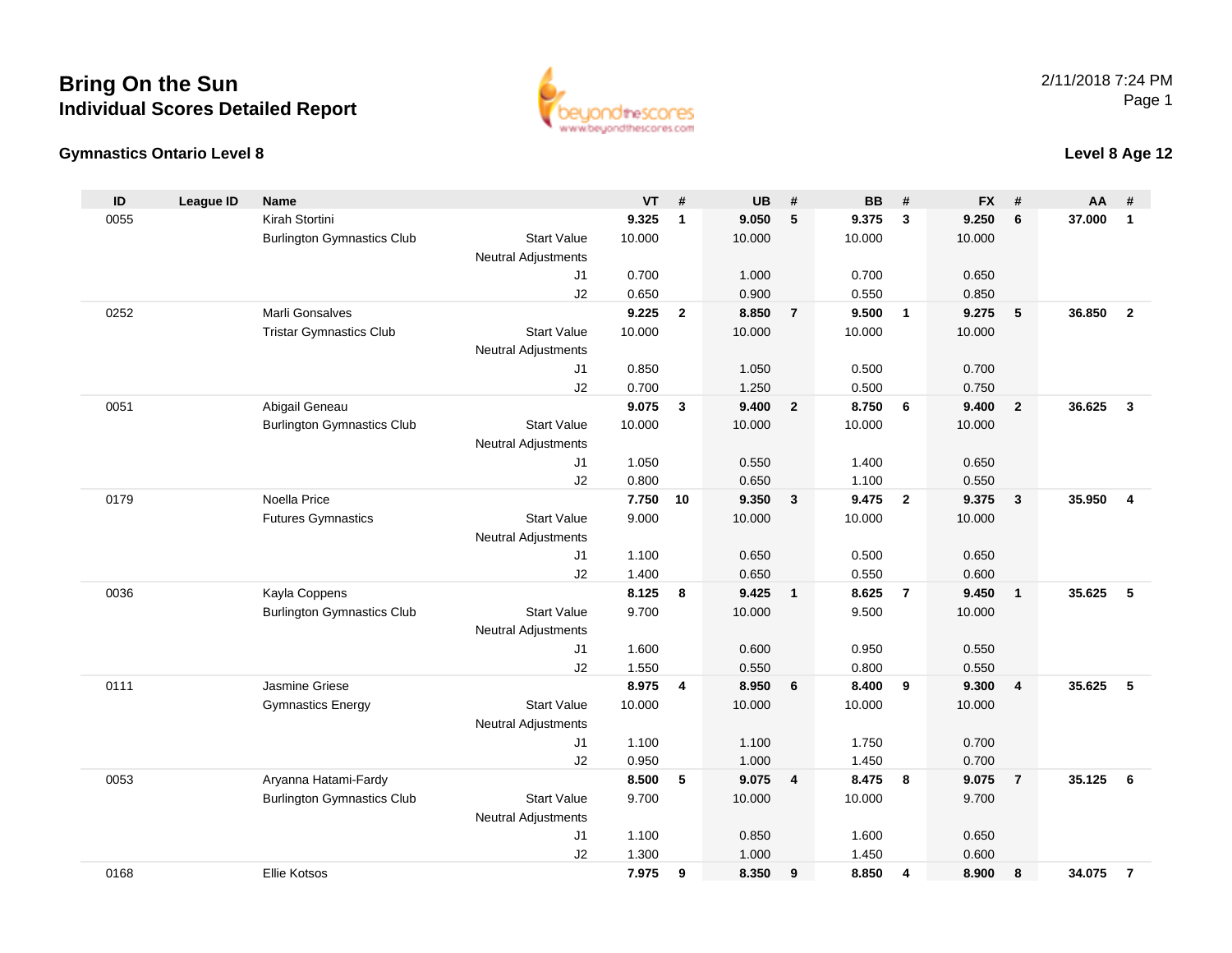

|      | <b>Futures Gymnastics</b> | <b>Start Value</b><br><b>Neutral Adjustments</b> | 10.000  |                | 10.000   | 10.000  |    | 10.000  |    |          |     |
|------|---------------------------|--------------------------------------------------|---------|----------------|----------|---------|----|---------|----|----------|-----|
|      |                           | J <sub>1</sub>                                   | 1.950   |                | 1.800    | 1.100   |    | 1.100   |    |          |     |
|      |                           | J2                                               | 2.100   |                | 1.500    | 1.200   |    | 1.100   |    |          |     |
| 0270 | Ava Grahn                 |                                                  | 8.250   | $\overline{7}$ | 8.825 8  | 6.750   | 10 | 8.650 9 |    | 32.475   | - 8 |
|      | Cambridge Kips            | <b>Start Value</b>                               | 9.500   |                | 10.000   | 8.900   |    | 10.000  |    |          |     |
|      |                           | <b>Neutral Adjustments</b>                       |         |                |          |         |    |         |    |          |     |
|      |                           | J1                                               | 1.300   |                | 1.250    | 2.300   |    | 1.300   |    |          |     |
|      |                           | J2                                               | 1.200   |                | 1.100    | 2.000   |    | 1.400   |    |          |     |
| 0113 | Rozalia Popik             |                                                  | 8.400 6 |                | 7.175 10 | 8.775 5 |    | 8.100   | 10 | 32.450 9 |     |
|      | <b>Gymnastic Giants</b>   | <b>Start Value</b>                               | 9.700   |                | 10.000   | 9.500   |    | 10.000  |    |          |     |
|      |                           | <b>Neutral Adjustments</b>                       |         |                |          |         |    |         |    |          |     |
|      |                           | J <sub>1</sub>                                   | 1.200   |                | 3.050    | 0.600   |    | 1.850   |    |          |     |
|      |                           | J2                                               | 1.400   |                | 2.600    | 0.850   |    | 1.950   |    |          |     |

### **Gymnastics Ontario Level 8**

### **Level 8 Age 13/14**

| ID   | League ID | <b>Name</b>                    |                     | $VT$ # |                | <b>UB</b> | #              | <b>BB</b> | #            | <b>FX</b> | #                       | <b>AA</b> | #              |
|------|-----------|--------------------------------|---------------------|--------|----------------|-----------|----------------|-----------|--------------|-----------|-------------------------|-----------|----------------|
| 0067 |           | Marley Mackinnon               |                     | 9.300  | $\mathbf{2}$   | 9.500     | $\overline{2}$ | 8.950     | 7            | 9.500     | $\overline{\mathbf{2}}$ | 37.250    | 1              |
|      |           | East York Gymnastics           | <b>Start Value</b>  | 10.000 |                | 10.000    |                | 10.000    |              | 10.000    |                         |           |                |
|      |           |                                | Neutral Adjustments |        |                |           |                |           |              |           |                         |           |                |
|      |           |                                | J1                  | 0.650  |                | 0.550     |                | 1.100     |              | 0.500     |                         |           |                |
|      |           |                                | J2                  | 0.750  |                | 0.450     |                | 1.000     |              | 0.500     |                         |           |                |
| 0094 |           | Erica Gibson                   |                     | 9.025  | $\overline{7}$ | 9.525     | $\overline{1}$ | 9.150     | 3            | 9.425     | 5                       | 37.125    | $\overline{2}$ |
|      |           | <b>Glendon Gymnastics</b>      | <b>Start Value</b>  | 9.500  |                | 10.000    |                | 10.000    |              | 10.000    |                         |           |                |
|      |           |                                | Neutral Adjustments |        |                |           |                |           |              |           |                         |           |                |
|      |           |                                | J1                  | 0.500  |                | 0.450     |                | 0.950     |              | 0.550     |                         |           |                |
|      |           |                                | J2                  | 0.450  |                | 0.500     |                | 0.750     |              | 0.600     |                         |           |                |
| 0093 |           | Krysta Ioannidis               |                     | 8.825  | 9              | 9.325     | $\overline{4}$ | 9.550     | - 1          | 9.325     | 8                       | 37.025    | 3              |
|      |           | <b>Glendon Gymnastics</b>      | <b>Start Value</b>  | 9.500  |                | 10.000    |                | 10.000    |              | 10.000    |                         |           |                |
|      |           |                                | Neutral Adjustments |        |                |           |                |           |              |           |                         |           |                |
|      |           |                                | J1                  | 0.600  |                | 0.650     |                | 0.400     |              | 0.650     |                         |           |                |
|      |           |                                | J2                  | 0.750  |                | 0.700     |                | 0.500     |              | 0.700     |                         |           |                |
| 0250 |           | Makenna Lau                    |                     | 9.375  | 1              | 9.125     | 9              | 8.900     | 8            | 9.400     | -6                      | 36.800    | 4              |
|      |           | <b>Tristar Gymnastics Club</b> | <b>Start Value</b>  | 10.000 |                | 10.000    |                | 10.000    |              | 10.000    |                         |           |                |
|      |           |                                | Neutral Adjustments |        |                |           |                |           |              |           |                         |           |                |
|      |           |                                | J1                  | 0.600  |                | 0.950     |                | 1.100     |              | 0.650     |                         |           |                |
|      |           |                                | J2                  | 0.650  |                | 0.800     |                | 1.100     |              | 0.550     |                         |           |                |
| 0151 |           | Leah Anderson                  |                     | 9.175  | 5              | 9.400     | 3              | 9.400     | $\mathbf{2}$ | 8.800     | 13                      | 36.775    | 5              |
|      |           |                                |                     |        |                |           |                |           |              |           |                         |           |                |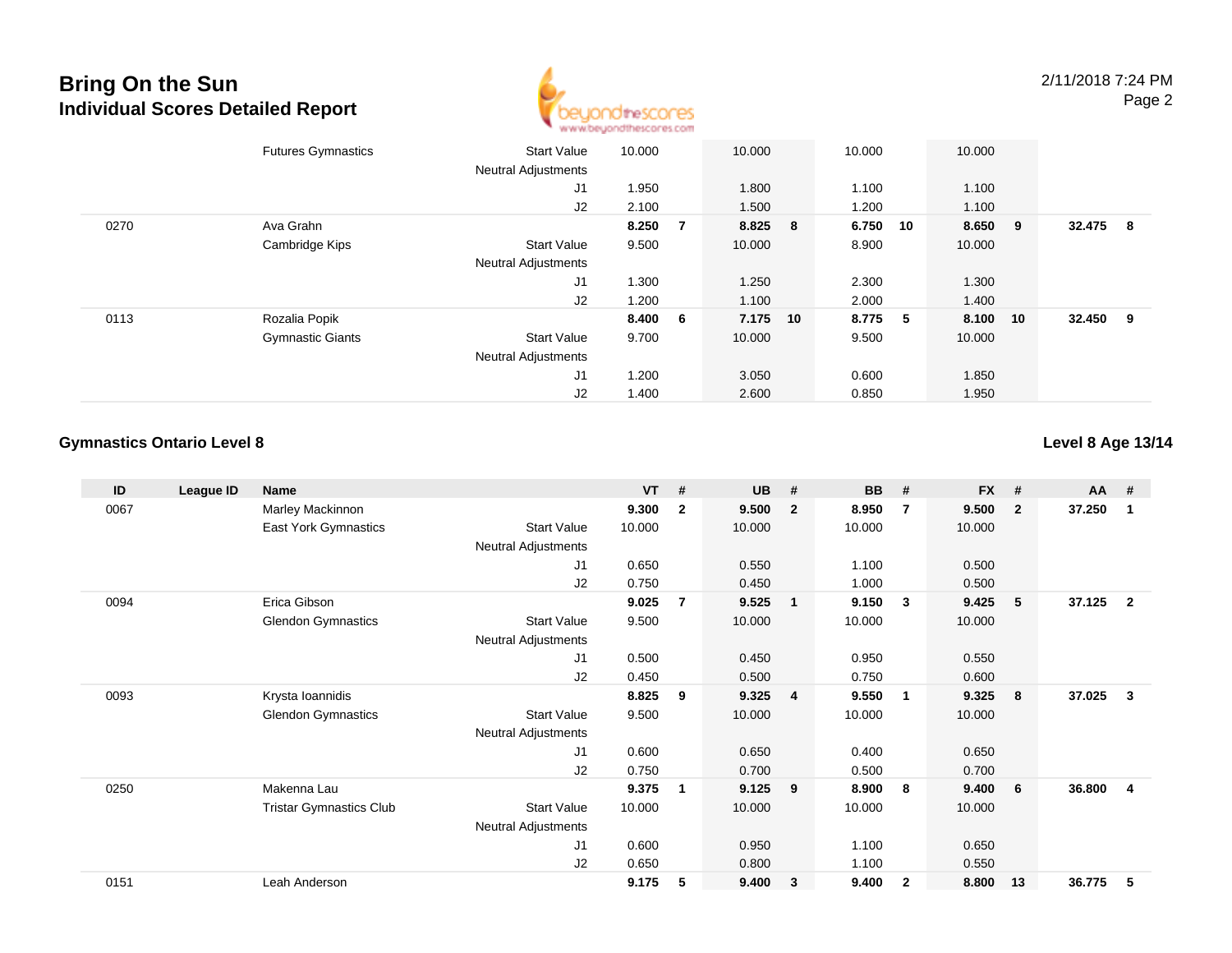

|      | <b>Futures Gymnastics</b>         | <b>Start Value</b><br><b>Neutral Adjustments</b> | 10.000   |    | 10.000 |                | 10.000   |                | 9.700    |                         |           |                |
|------|-----------------------------------|--------------------------------------------------|----------|----|--------|----------------|----------|----------------|----------|-------------------------|-----------|----------------|
|      |                                   | J1                                               | 0.800    |    | 0.500  |                | 0.500    |                | 1.000    |                         |           |                |
|      |                                   | J2                                               | 0.850    |    | 0.700  |                | 0.700    |                | 0.800    |                         |           |                |
| 0163 | Rebekah Jones                     |                                                  | 8.950    | 8  | 9.125  | 9              | 9.000    | 6              | 9.450    | $\overline{4}$          | 36.525    | 6              |
|      | <b>Futures Gymnastics</b>         | <b>Start Value</b>                               | 10.000   |    | 10.000 |                | 10.000   |                | 10.000   |                         |           |                |
|      |                                   | <b>Neutral Adjustments</b>                       |          |    |        |                |          |                |          |                         |           |                |
|      |                                   | J1                                               | 1.000    |    | 0.900  |                | 1.000    |                | 0.550    |                         |           |                |
|      |                                   | J2                                               | 1.100    |    | 0.850  |                | 1.000    |                | 0.550    |                         |           |                |
| 0156 | <b>Madison Dean</b>               |                                                  | 9.100    | 6  | 9.175  | $\overline{7}$ | 8.825    | 9              | 9.250    | 10                      | 36.350    | $\overline{7}$ |
|      | <b>Futures Gymnastics</b>         | <b>Start Value</b>                               | 10.000   |    | 10.000 |                | 10.000   |                | 10.000   |                         |           |                |
|      |                                   | Neutral Adjustments                              |          |    |        |                |          |                |          |                         |           |                |
|      |                                   | J1                                               | 0.800    |    | 0.750  |                | 1.350    |                | 0.850    |                         |           |                |
|      |                                   | J2                                               | 1.000    |    | 0.900  |                | 1.000    |                | 0.650    |                         |           |                |
| 0172 | Rachel Mendonza                   |                                                  | 8.675    | 12 | 9.125  | 9              | 9.075    | $\overline{4}$ | 9.475    | $\overline{\mathbf{3}}$ | 36.350    | $\overline{7}$ |
|      | <b>Futures Gymnastics</b>         | <b>Start Value</b>                               | 9.700    |    | 10.000 |                | 10.000   |                | 10.000   |                         |           |                |
|      |                                   | Neutral Adjustments                              |          |    |        |                |          |                |          |                         |           |                |
|      |                                   | J1                                               | 1.150    |    | 0.850  |                | 0.800    |                | 0.500    |                         |           |                |
|      |                                   | J2                                               | 0.900    |    | 0.900  |                | 1.050    |                | 0.550    |                         |           |                |
| 0033 | Georgia Brunetti                  |                                                  | 8.775 11 |    | 9.250  | 5              | 9.050    | $\sqrt{5}$     | 9.250 10 |                         | 36.325    | - 8            |
|      | <b>Burlington Gymnastics Club</b> | <b>Start Value</b>                               | 9.500    |    | 10.000 |                | 10.000   |                | 10.000   |                         |           |                |
|      |                                   | <b>Neutral Adjustments</b>                       |          |    |        |                |          |                |          |                         |           |                |
|      |                                   | J1                                               | 0.600    |    | 0.600  |                | 1.100    |                | 0.800    |                         |           |                |
|      |                                   | J2                                               | 0.850    |    | 0.900  |                | 0.800    |                | 0.700    |                         |           |                |
| 0251 | Nevyn Gould                       |                                                  | 9.225    | 3  | 9.150  | 8              | 8.325    | 11             | 9.525    | $\overline{1}$          | 36.225    | 9              |
|      | <b>Tristar Gymnastics Club</b>    | <b>Start Value</b>                               | 10.000   |    | 10.000 |                | 9.500    |                | 10.000   |                         |           |                |
|      |                                   | Neutral Adjustments                              |          |    |        |                |          |                |          |                         |           |                |
|      |                                   | J1                                               | 0.750    |    | 0.800  |                | 1.300    |                | 0.500    |                         |           |                |
|      |                                   | J2                                               | 0.800    |    | 0.900  |                | 1.050    |                | 0.450    |                         |           |                |
| 0199 | Ava Wilson                        |                                                  | 8.625 13 |    | 9.200  | 6              | 8.325 11 |                | 9.300    | 9                       | 35.450 10 |                |
|      | <b>Pickering Athletic Centre</b>  | <b>Start Value</b>                               | 10.000   |    | 10.000 |                | 9.500    |                | 10.000   |                         |           |                |
|      |                                   | <b>Neutral Adjustments</b>                       |          |    |        |                |          |                |          |                         |           |                |
|      |                                   | J1                                               | 1.350    |    | 0.750  |                | 1.100    |                | 0.650    |                         |           |                |
|      |                                   | J2                                               | 1.400    |    | 0.850  |                | 1.250    |                | 0.750    |                         |           |                |
| 0223 | Cadence Hardwick                  |                                                  | 9.200    | 4  | 8.925  | 10             | 8.225    | 12             | 9.075 11 |                         | 35.425    | 11             |
|      | St. Thomas Elgin                  | <b>Start Value</b>                               | 10.000   |    | 10.000 |                | 9.400    |                | 10.000   |                         |           |                |
|      |                                   | <b>Neutral Adjustments</b>                       |          |    |        |                |          |                |          |                         |           |                |
|      |                                   | J1                                               | 0.750    |    | 1.200  |                | 1.100    |                | 0.900    |                         |           |                |
|      |                                   | J2                                               | 0.850    |    | 0.950  |                | 1.250    |                | 0.950    |                         |           |                |
| 0115 | Afeelya Young                     |                                                  | 8.800    | 10 | 7.775  | 12             | 8.750 10 |                | 9.025 12 |                         | 34.350 12 |                |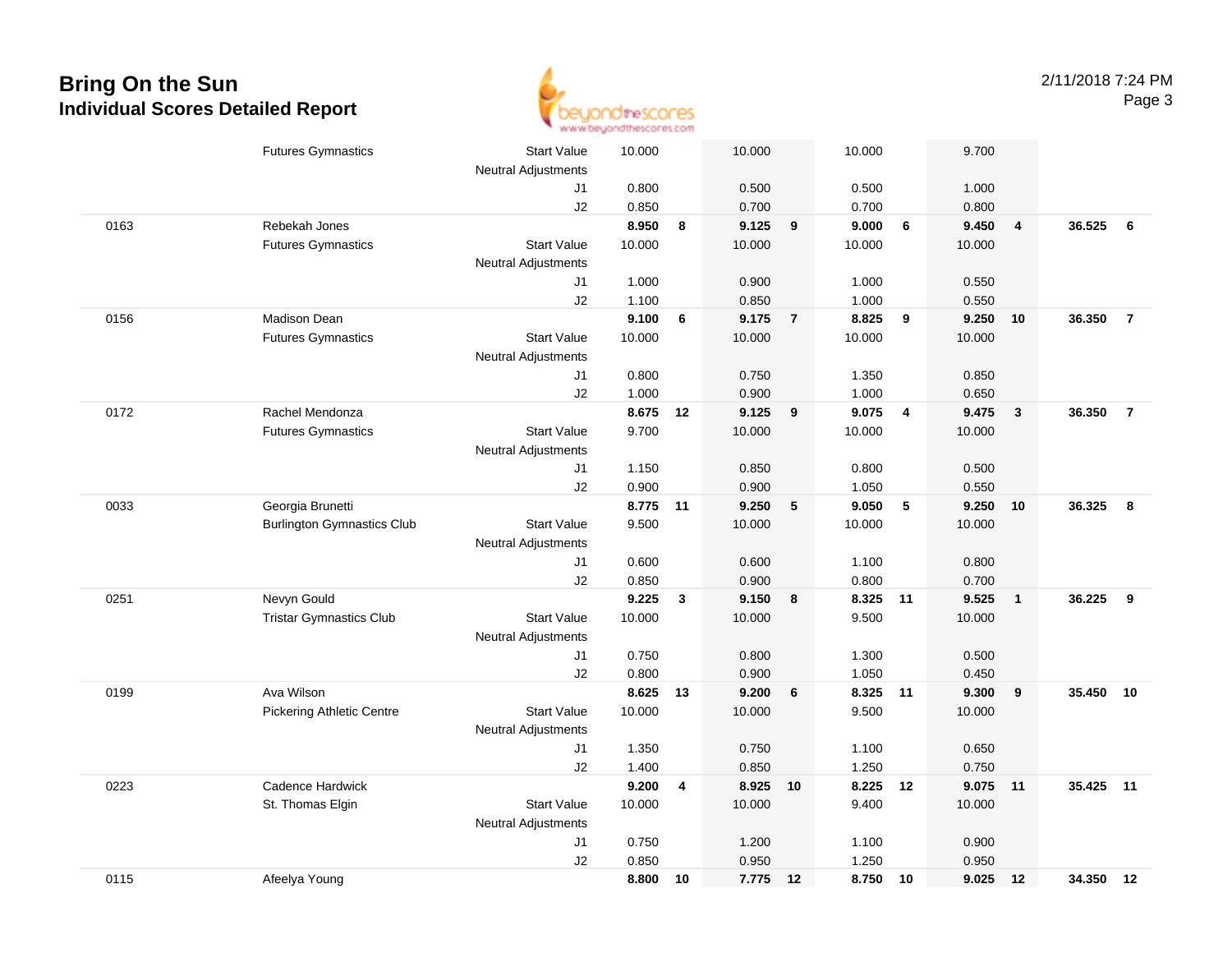

|      | <b>Gymnastic Giants</b>   | <b>Start Value</b><br><b>Neutral Adjustments</b> | 9.700    | 10.000 |          | 9.900    | 10.000   |                |        |    |
|------|---------------------------|--------------------------------------------------|----------|--------|----------|----------|----------|----------------|--------|----|
|      |                           | J1                                               | 0.800    | 2.200  |          | 1.150    | 0.950    |                |        |    |
|      |                           | J2                                               | 1.000    | 2.250  |          | 1.150    | 1.000    |                |        |    |
| 0096 | Rachel Gibson             |                                                  | 8.500 15 |        | 7.625 13 | 8.100 13 | 9.350    | $\overline{7}$ | 33.575 | 13 |
|      | <b>Glendon Gymnastics</b> | <b>Start Value</b>                               | 9.500    | 9.500  |          | 9.500    | 10.000   |                |        |    |
|      |                           | <b>Neutral Adjustments</b>                       |          |        |          |          |          |                |        |    |
|      |                           | J <sub>1</sub>                                   | 1.000    | 1.850  |          | 1.400    | 0.600    |                |        |    |
|      |                           | J2                                               | 1.000    | 1.900  |          | 1.400    | 0.700    |                |        |    |
| 0273 | Natalie McCrudden         |                                                  | 8.575 14 |        | 8.350 11 | 7.450 14 | 8.800 13 |                | 33.175 | 14 |
|      | Cambridge Kips            | <b>Start Value</b>                               | 9.500    | 10.000 |          | 9.500    | 10.000   |                |        |    |
|      |                           | <b>Neutral Adjustments</b>                       |          |        |          |          |          |                |        |    |
|      |                           | J <sub>1</sub>                                   | 1.000    | 1.700  |          | 2.100    | 1.200    |                |        |    |
|      |                           | J2                                               | 0.850    | 1.600  |          | 2.000    | 1.200    |                |        |    |

### **Gymnastics Ontario Level 8**

### **Level 8 Age 15**

| ID   | League ID | <b>Name</b>                      |                            | $VT$ # |              | <b>UB</b> | #              | <b>BB</b> | #                       | <b>FX</b> | #                       | <b>AA</b> | #              |
|------|-----------|----------------------------------|----------------------------|--------|--------------|-----------|----------------|-----------|-------------------------|-----------|-------------------------|-----------|----------------|
| 0164 |           | Hannah Jones                     |                            | 9.275  | 3            | 9.600     | -1             | 9.300     | 3                       | 9.325     | $\mathbf{2}$            | 37.500    | -1             |
|      |           | <b>Futures Gymnastics</b>        | <b>Start Value</b>         | 10.000 |              | 10.000    |                | 10.000    |                         | 10.000    |                         |           |                |
|      |           |                                  | Neutral Adjustments        |        |              |           |                |           |                         |           |                         |           |                |
|      |           |                                  | J1                         | 0.750  |              | 0.450     |                | 0.600     |                         | 0.750     |                         |           |                |
|      |           |                                  | J2                         | 0.700  |              | 0.350     |                | 0.800     |                         | 0.600     |                         |           |                |
| 0203 |           | Paige Busby                      |                            | 9.075  | 6            | 9.450     | $\overline{4}$ | 9.350     | $\overline{\mathbf{1}}$ | 9.350     | $\overline{\mathbf{1}}$ | 37.225    | $\overline{2}$ |
|      |           | <b>Pickering Athletic Centre</b> | <b>Start Value</b>         | 10.000 |              | 10.000    |                | 10.000    |                         | 10.000    |                         |           |                |
|      |           |                                  | Neutral Adjustments        |        |              |           |                |           |                         |           |                         |           |                |
|      |           |                                  | J1                         | 0.900  |              | 0.650     |                | 0.750     |                         | 0.750     |                         |           |                |
|      |           |                                  | J2                         | 0.950  |              | 0.450     |                | 0.550     |                         | 0.550     |                         |           |                |
| 0068 |           | Lia Katsiroumpas                 |                            | 9.375  | $\mathbf{2}$ | 9.500     | $\mathbf{3}$   | 8.850     | - 4                     | 9.175     | -5                      | 36.900    | 3              |
|      |           | <b>East York Gymnastics</b>      | <b>Start Value</b>         | 10.000 |              | 10.000    |                | 10.000    |                         | 10.000    |                         |           |                |
|      |           |                                  | Neutral Adjustments        |        |              |           |                |           |                         |           |                         |           |                |
|      |           |                                  | J1                         | 0.600  |              | 0.450     |                | 1.300     |                         | 0.850     |                         |           |                |
|      |           |                                  | J2                         | 0.650  |              | 0.550     |                | 1.000     |                         | 0.800     |                         |           |                |
| 0155 |           | Lauren Burnham                   |                            | 9.425  | 1            | 9.525     | $\overline{2}$ | 8.400     | 5                       | 9.325     | $\overline{2}$          | 36.675    | 4              |
|      |           | <b>Futures Gymnastics</b>        | <b>Start Value</b>         | 10.000 |              | 10.000    |                | 9.500     |                         | 10.000    |                         |           |                |
|      |           |                                  | <b>Neutral Adjustments</b> |        |              |           |                |           |                         |           |                         |           |                |
|      |           |                                  | J1                         | 0.600  |              | 0.450     |                | 1.150     |                         | 0.600     |                         |           |                |
|      |           |                                  | J2                         | 0.550  |              | 0.500     |                | 1.050     |                         | 0.750     |                         |           |                |
| 0249 |           | Alicia Ricketts                  |                            | 9.250  | 4            | 9.075     | 5              | 9.325     | $\overline{2}$          | 9.000     | 6                       | 36.650    | 5              |
|      |           |                                  |                            |        |              |           |                |           |                         |           |                         |           |                |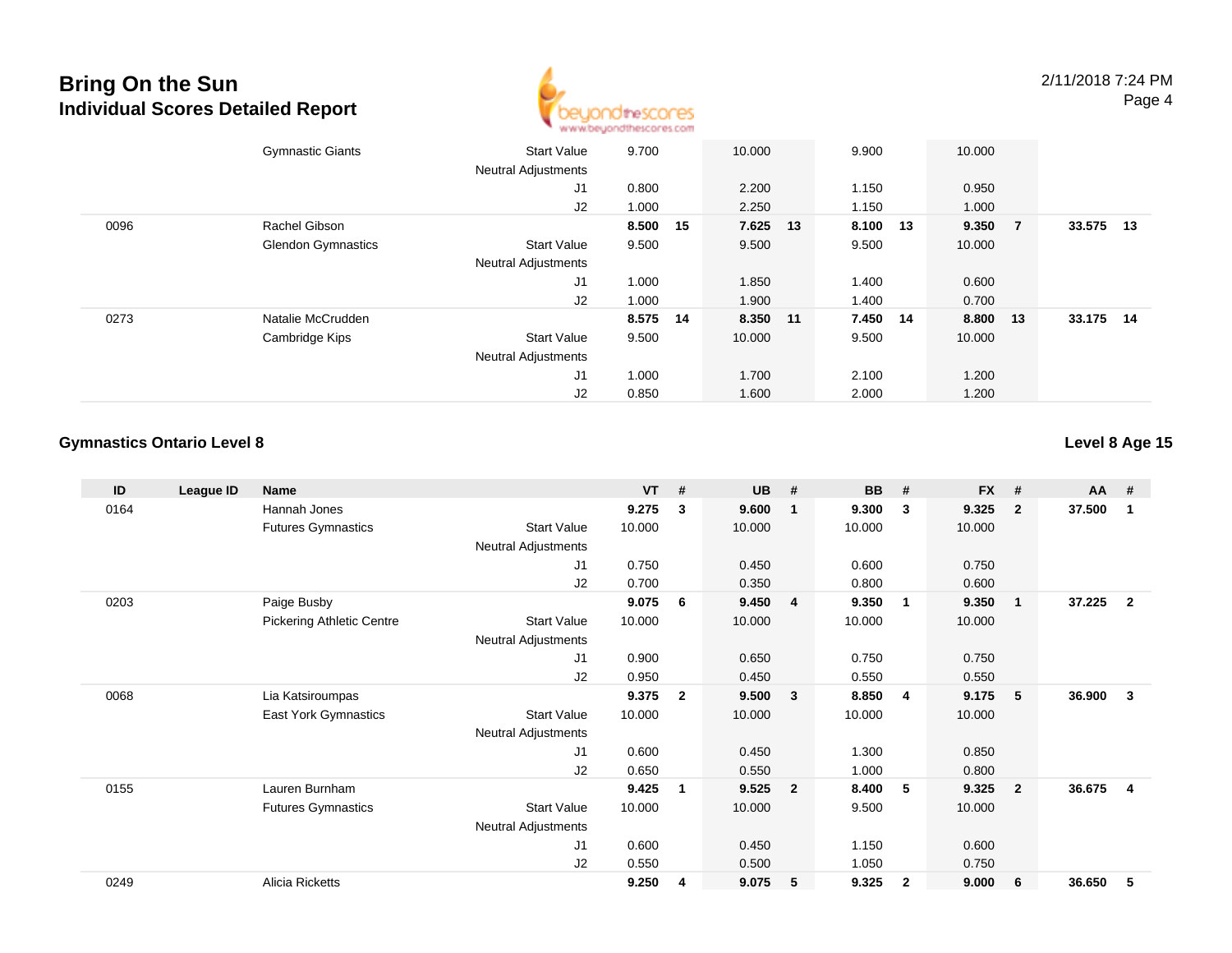

|      | <b>Tristar Gymnastics Club</b> | <b>Start Value</b><br>Neutral Adjustments | 10.000 |   | 10.000  |                | 10.000 |                | 10.000 |                         |          |                |
|------|--------------------------------|-------------------------------------------|--------|---|---------|----------------|--------|----------------|--------|-------------------------|----------|----------------|
|      |                                | J1                                        | 0.850  |   | 0.850   |                | 0.650  |                | 0.950  |                         |          |                |
|      |                                | J2                                        | 0.650  |   | 1.000   |                | 0.700  |                | 1.050  |                         |          |                |
| 0225 | Rachel Uguccioni               |                                           | 9.075  | 6 | 9.075   | 5              | 8.350  | 6              | 9.225  | 3                       | 35.725   | 6              |
|      | Sudbury Laurels                | <b>Start Value</b><br>Neutral Adjustments | 10.000 |   | 10.000  |                | 9.500  |                | 10.000 |                         |          |                |
|      |                                | J1                                        | 0.850  |   | 0.950   |                | 1.200  |                | 0.750  |                         |          |                |
|      |                                | J2                                        | 1.000  |   | 0.900   |                | 1.100  |                | 0.800  |                         |          |                |
| 0092 | Ashley Malcolm                 |                                           | 9.200  | 5 | 8.675 6 |                | 8.025  | 8              | 9.325  | $\overline{\mathbf{2}}$ | 35.225   | $\overline{7}$ |
|      | <b>Glendon Gymnastics</b>      | <b>Start Value</b>                        | 10.000 |   | 10.000  |                | 9.500  |                | 10.000 |                         |          |                |
|      |                                | <b>Neutral Adjustments</b>                |        |   |         |                |        |                |        |                         |          |                |
|      |                                | J1                                        | 0.850  |   | 1.350   |                | 1.550  |                | 0.700  |                         |          |                |
|      |                                | J2                                        | 0.750  |   | 1.300   |                | 1.400  |                | 0.650  |                         |          |                |
| 0091 | Hanna Palubeski                |                                           | 8.825  | 7 | 8.600   | $\overline{7}$ | 8.325  | $\overline{7}$ | 9.200  | $\overline{\mathbf{4}}$ | 34.950 8 |                |
|      | <b>Glendon Gymnastics</b>      | <b>Start Value</b>                        | 9.500  |   | 10.000  |                | 9.500  |                | 10.000 |                         |          |                |
|      |                                | <b>Neutral Adjustments</b>                |        |   |         |                |        |                |        |                         |          |                |
|      |                                | J1                                        | 0.650  |   | 1.400   |                | 1.200  |                | 0.750  |                         |          |                |
|      |                                | J2                                        | 0.700  |   | 1.400   |                | 1.150  |                | 0.850  |                         |          |                |

#### **Gymnastics Ontario Level 8**

**ID League ID Name VT # UB # BB # FX # AA #** 0040 Olivia Moore **9.600 <sup>1</sup> 9.200 <sup>4</sup> 9.500 <sup>2</sup> 9.550 <sup>1</sup> 37.850 <sup>1</sup>** Burlington Gymnastics Clubb 3tart Value 10.000 10.000 10.000 10.000 10.000 Neutral Adjustments J1 0.400 0.800 0.500 0.500 J2 0.400 0.800 0.500 0.400 0248 Alexa Vigliatore **9.350 <sup>3</sup> 9.525 <sup>1</sup> 9.575 <sup>1</sup> 9.175 <sup>6</sup> 37.625 <sup>2</sup>** Tristar Gymnastics Clubb 3tart Value 10.000 10.000 10.000 10.000 10.000 Neutral Adjustments J1 0.650 0.450 0.400 0.850 J2 0.650 0.500 0.450 0.800 0090 Denia Kasikovic **8.925 <sup>5</sup> 9.525 <sup>1</sup> 9.375 <sup>4</sup> 9.350 <sup>3</sup> 37.175 <sup>3</sup>** Glendon Gymnastics Start Valuee 9.500 10.000 10.000 10.000 Neutral Adjustments J1 0.600 0.450 0.750 0.650 J2 0.550 0.500 0.500 0.650 0206Olivia Moffett **9.175 <sup>4</sup> 9.475 <sup>3</sup> 9.025 <sup>5</sup> 9.400 <sup>2</sup> 37.075 <sup>4</sup>**

**Level 8 Age 16+**